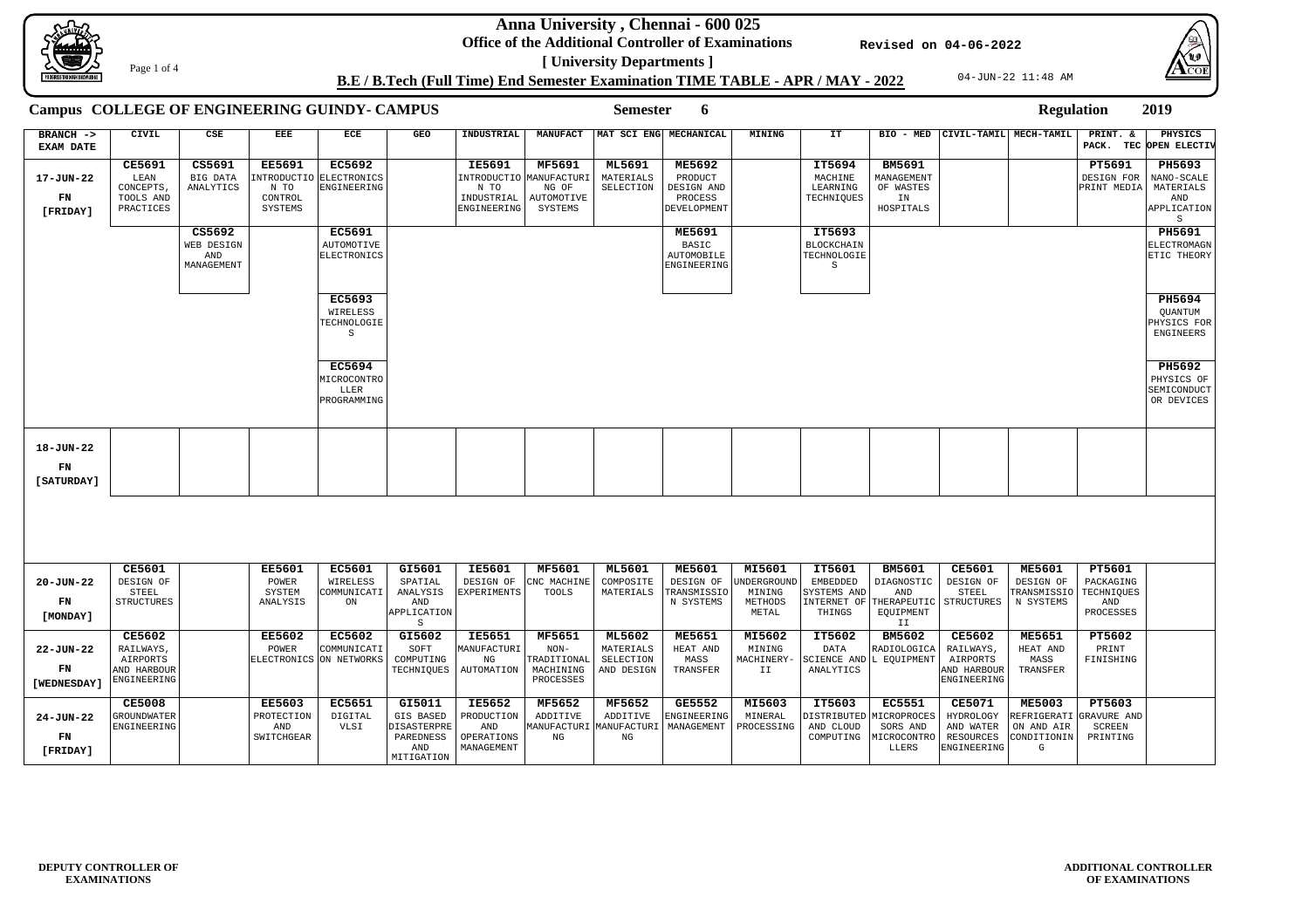**Anna University , Chennai - 600 025**

**Office of the Additional Controller of Examinations [ University Departments ]**

04-JUN-22 11:48 AM



**ADDITIONAL CONTROLLER OF EXAMINATIONS**

**B.E / B.Tech (Full Time) End Semester Examination TIME TABLE - APR / MAY - 2022**

**Revised on 04-06-2022**

Page 2 of 4

**Semester 6 Regulation 2019**

# **Campus COLLEGE OF ENGINEERING GUINDY- CAMPUS**

| $BRANCH$ ->      | <b>ENGLISH</b> |
|------------------|----------------|
| <b>EXAM DATE</b> | OPEN ELECTIV   |
|                  |                |
|                  |                |
| 17-JUN-22        |                |
| FN               |                |
|                  |                |
|                  |                |
|                  |                |
|                  |                |
|                  |                |
|                  |                |
|                  |                |
|                  |                |
|                  |                |
|                  |                |
|                  |                |
|                  |                |
|                  |                |
|                  |                |
|                  |                |
|                  |                |
|                  |                |
|                  |                |
|                  |                |
|                  |                |
|                  | HU5275         |
| 18-JUN-22        | FUNDAMENTAL    |
|                  | S OF           |
| FN               | LANGUAGE       |
|                  | AND            |
|                  | LINGUISTICS    |
|                  | HU5276         |
|                  | UNDERSTANDI    |
|                  | NG SOCIETY     |
|                  | AND CULTURE    |
|                  | THROUGH        |
|                  | LITERATURE     |
|                  |                |
| 20-JUN-22        |                |
|                  |                |
| FN               |                |
|                  |                |
|                  |                |
|                  |                |
| 22-JUN-22        |                |
| FN               |                |
|                  |                |
|                  |                |
|                  |                |
|                  |                |
| $24 - JUN - 22$  |                |
|                  |                |
|                  |                |
| FN               |                |
|                  |                |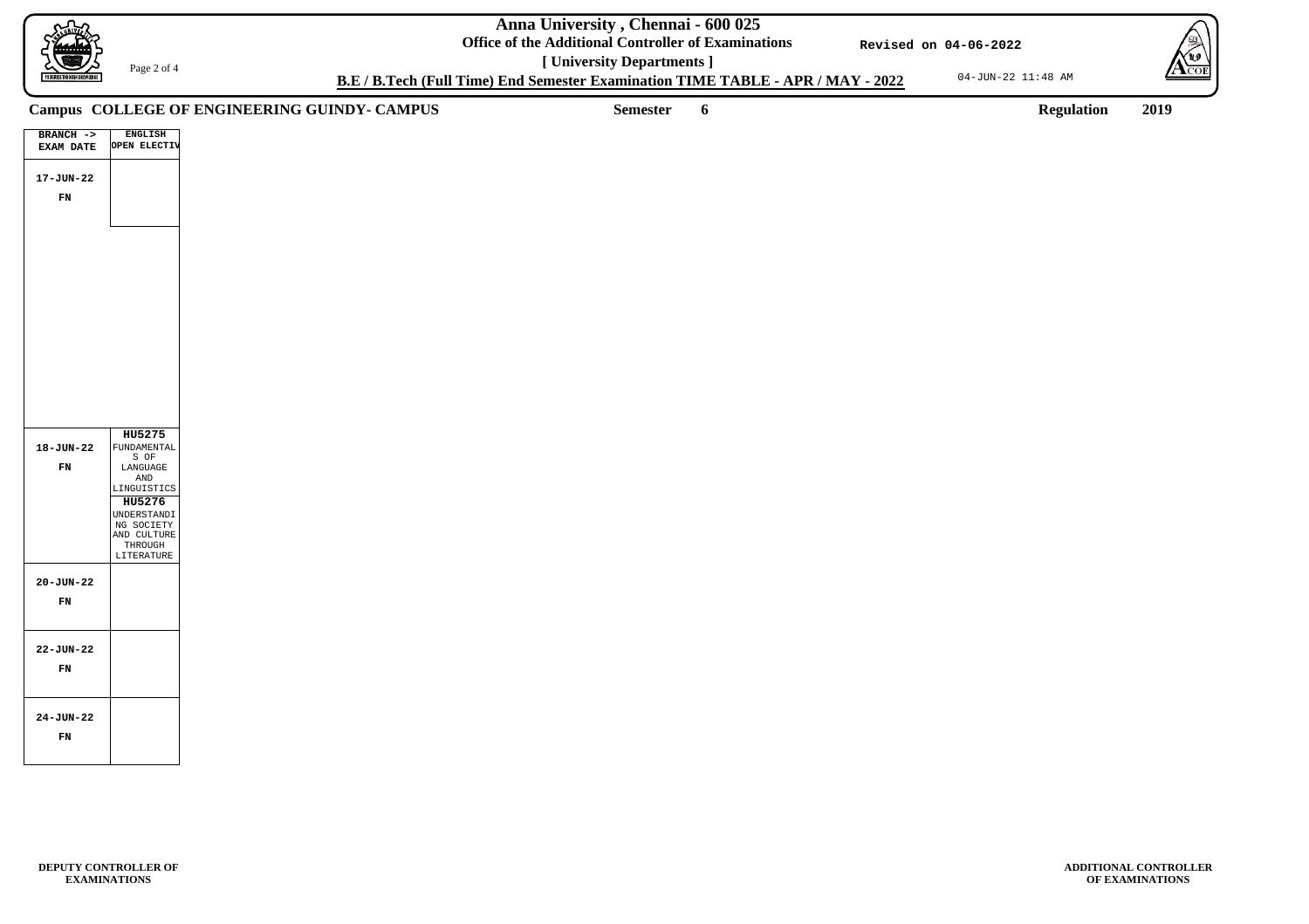**Anna University , Chennai - 600 025**

**Office of the Additional Controller of Examinations**





**[ University Departments ] B.E / B.Tech (Full Time) End Semester Examination TIME TABLE - APR / MAY - 2022**

**Revised on 04-06-2022**



Page 3 of 4

### **Semester 6 Regulation 2019**

# **Campus COLLEGE OF ENGINEERING GUINDY- CAMPUS**

| $BRANCH$ ->      | CIVIL         | CSE | EEE                     | ECE                     | <b>GEO</b>                        | INDUSTRIAL    |               | MANUFACT   MAT SCI ENG   MECHANICAL |                                     | MINING             | IT.        | BIO - MED        | CIVIL-TAMIL MECH-TAMIL |                                                    | PRINT. &      | PHYSICS                |
|------------------|---------------|-----|-------------------------|-------------------------|-----------------------------------|---------------|---------------|-------------------------------------|-------------------------------------|--------------------|------------|------------------|------------------------|----------------------------------------------------|---------------|------------------------|
| <b>EXAM DATE</b> |               |     |                         |                         |                                   |               |               |                                     |                                     |                    |            |                  |                        |                                                    |               | PACK. TEC OPEN ELECTIV |
|                  | <b>CE5004</b> |     | <b>EE5015</b>           | <b>EC5016</b>           | GI5004                            | <b>IE5653</b> | <b>ME5083</b> | <b>ML5007</b>                       | <b>ME5073</b>                       | MI5001             | IT5016     | <b>BM5017</b>    | <b>CE5004</b>          |                                                    | <b>PT5006</b> |                        |
|                  |               |     |                         |                         |                                   |               |               |                                     |                                     |                    |            |                  |                        |                                                    |               |                        |
| 28-JUN-22        | AIR           |     | <b>DATA</b>             | INTRODUCT.              | HYDROLOGY                         | RELIABILITY   | PRODUCT       | PHASE                               | DESIGN FOR                          | APPLIED            | E-LEARNING | WEARABLE         | AIR                    |                                                    | 3D PRINTING   |                        |
|                  | POLLUTION     |     | <b>STRUCTURES</b>       | ON TO                   | AND WATER                         | ENGINEERING   | LIFE CYCLE    |                                     | TRANSFORMAT MANUFACTURI             | ROCK               | TECHNIQUES | SYSTEMS          | POLLUTION              |                                                    |               |                        |
| FN               | AND CONTROL   |     | AND                     | <b>EMBEDDED</b>         | RESOURCES                         |               | MANAGEMENT    | IONS                                | NG                                  | <b>ENGINEERING</b> |            |                  | AND CONTROL            |                                                    |               |                        |
| [TUESDAY]        | ENGINEERING   |     | ALGORITHMS              | CONTROLLERS ENGINEERING | FOR GEOINFOR                      |               |               |                                     |                                     | $(RMGC-TI)$        |            |                  | ENGINEERING            |                                                    |               |                        |
|                  |               |     |                         |                         |                                   |               |               |                                     |                                     |                    |            |                  |                        |                                                    |               |                        |
|                  |               |     |                         | <b>EC5015</b>           |                                   |               | <b>ME5073</b> |                                     |                                     |                    |            |                  |                        |                                                    |               |                        |
|                  |               |     |                         | DATA                    |                                   |               | DESIGN FOR    |                                     |                                     |                    |            |                  |                        |                                                    |               |                        |
|                  |               |     |                         | CONVERTERS              |                                   |               | MANUFACTURI   |                                     |                                     |                    |            |                  |                        |                                                    |               |                        |
|                  |               |     |                         |                         |                                   |               | NG            |                                     |                                     |                    |            |                  |                        |                                                    |               |                        |
|                  |               |     |                         |                         |                                   |               |               |                                     |                                     |                    |            |                  |                        |                                                    |               |                        |
|                  |               |     |                         |                         |                                   |               |               |                                     |                                     |                    |            |                  |                        |                                                    |               |                        |
|                  |               |     |                         | <b>EC5024</b>           |                                   |               |               |                                     |                                     |                    |            |                  |                        |                                                    |               |                        |
|                  |               |     |                         | FUNDAMENTAL             |                                   |               |               |                                     |                                     |                    |            |                  |                        |                                                    |               |                        |
|                  |               |     |                         | S OF                    |                                   |               |               |                                     |                                     |                    |            |                  |                        |                                                    |               |                        |
|                  |               |     |                         | OPERATING               |                                   |               |               |                                     |                                     |                    |            |                  |                        |                                                    |               |                        |
|                  |               |     |                         | SYSTEMS                 |                                   |               |               |                                     |                                     |                    |            |                  |                        |                                                    |               |                        |
|                  |               |     |                         |                         |                                   |               |               |                                     |                                     |                    |            |                  |                        |                                                    |               |                        |
|                  |               |     | <b>EE5010</b>           |                         |                                   | <b>IE5003</b> | <b>ME5081</b> |                                     | <b>ME5079</b>                       |                    | IT5015     | <b>BM5008</b>    |                        | <b>ME5079</b>                                      |               |                        |
| $30 - JUN - 22$  |               |     | SPECIAL                 |                         |                                   | ACCOUNTING    | PROCESS       |                                     | NEW AND                             |                    | SOFTWARE   | <b>BIOMETRIC</b> |                        | NEW AND                                            |               |                        |
|                  |               |     | ELECTRICAL              |                         |                                   | AND FINANCE   | PLANNING      |                                     | <b>RENEWABLE</b>                    |                    | TESTING    | SYSTEMS          |                        | RENEWABLE                                          |               |                        |
| FN               |               |     | MACHINES                |                         |                                   | FOR           | AND COST      |                                     | SOURCES OF                          |                    |            |                  |                        | SOURCES OF                                         |               |                        |
|                  |               |     |                         |                         |                                   | MANAGEMENT    | ESTIMATION    |                                     | <b>ENERGY</b>                       |                    |            |                  |                        | <b>ENERGY</b>                                      |               |                        |
| [THURSDAY]       |               |     |                         |                         |                                   |               |               |                                     |                                     |                    |            |                  |                        |                                                    |               |                        |
|                  |               |     |                         |                         |                                   |               |               |                                     | <b>ME5081</b>                       |                    |            |                  |                        |                                                    |               |                        |
|                  |               |     |                         |                         |                                   |               |               |                                     | PROCESS                             |                    |            |                  |                        |                                                    |               |                        |
|                  |               |     |                         |                         |                                   |               |               |                                     | PLANNING                            |                    |            |                  |                        |                                                    |               |                        |
|                  |               |     |                         |                         |                                   |               |               |                                     | AND COST                            |                    |            |                  |                        |                                                    |               |                        |
|                  |               |     |                         |                         |                                   |               |               |                                     | ESTIMATION                          |                    |            |                  |                        |                                                    |               |                        |
|                  |               |     |                         |                         |                                   |               |               |                                     |                                     |                    |            |                  |                        |                                                    |               |                        |
|                  |               |     | <b>EE5005</b>           |                         | <b>GE5251</b>                     |               |               | GE5251                              | <b>GE5251</b>                       | <b>GE5251</b>      |            |                  |                        | <b>GE5251</b>                                      | <b>GE5251</b> |                        |
|                  |               |     |                         |                         |                                   |               |               |                                     |                                     |                    |            |                  |                        |                                                    |               |                        |
| 02-JUL-22        |               |     | DESIGN OF<br>ELECTRICAL |                         | <b>ENVIRONMENT</b><br>AL SCIENCES |               |               |                                     | ENVIRONMENT ENVIRONMENT ENVIRONMENT |                    |            |                  |                        | ENVIRONMENT ENVIRONMENT<br>AL SCIENCES AL SCIENCES |               |                        |
| FN               |               |     |                         |                         |                                   |               |               |                                     | AL SCIENCES AL SCIENCES AL SCIENCES |                    |            |                  |                        |                                                    |               |                        |
|                  |               |     | APPARATUS               |                         |                                   |               |               |                                     |                                     |                    |            |                  |                        |                                                    |               |                        |
| [SATURDAY]       |               |     |                         |                         |                                   |               |               |                                     |                                     |                    |            |                  |                        |                                                    |               |                        |
|                  |               |     |                         |                         |                                   |               |               |                                     |                                     |                    |            |                  |                        |                                                    |               |                        |